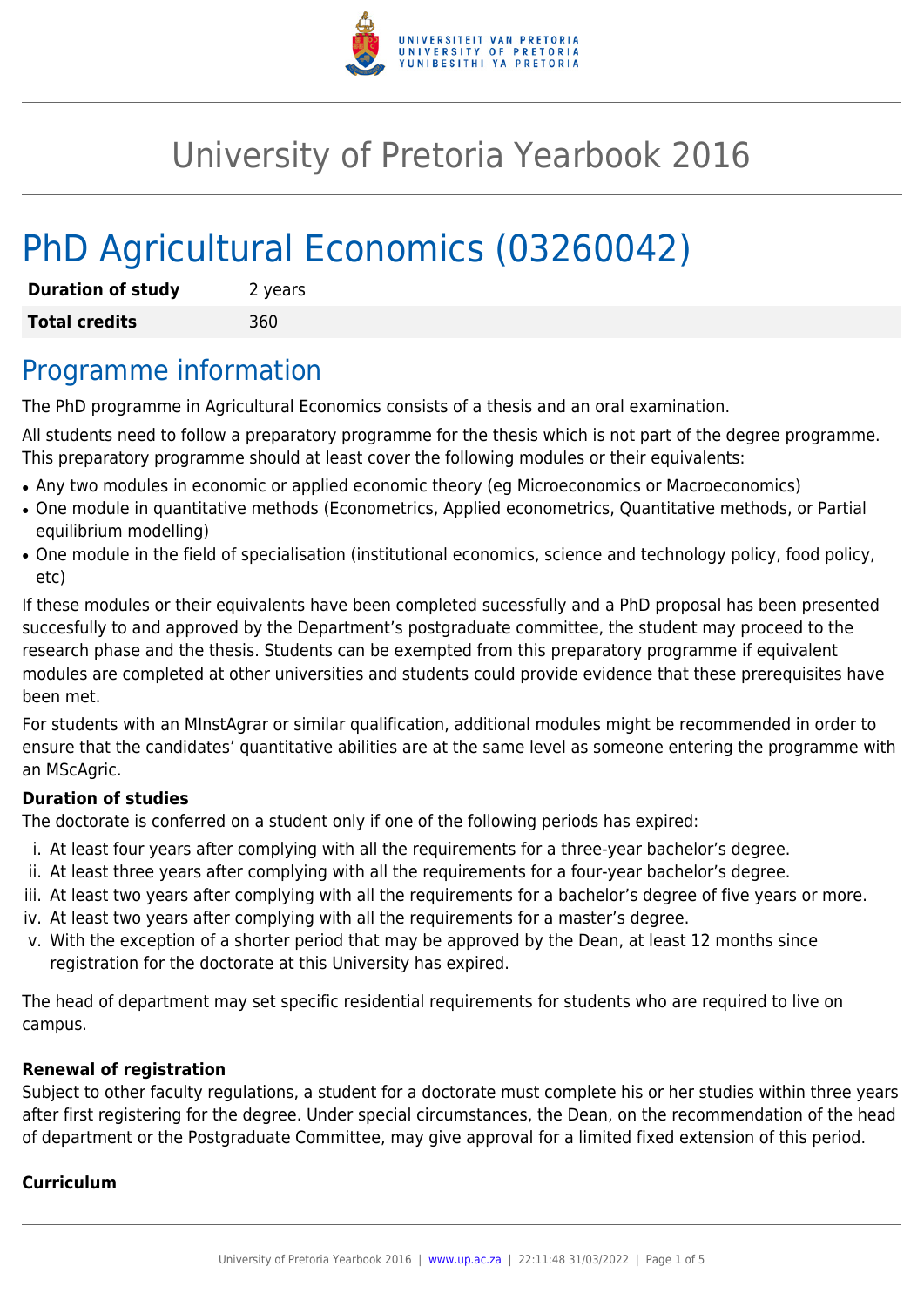

The curriculum for the PhD degree consists of the following:

i. Theoretical knowledge of the major subject/s and such additional modules as may be prescribed.

ii. A thesis.

#### **Conversion of a master's to doctoral study**

The stipulations of G.41 apply as follows:

- 1. Requirements
- a. Under special circumstances, the dean of a faculty may convert the registration of a candidate for the master's degree to registration for a doctoral degree.
- b. For such conversions, the head of department and the supervisor must be satisfied that the student's completed work is of the standard that would be expected of a doctoral student, that the student is capable of completing a doctoral degree, and that the project is of appropriate standard and scope to constitute a doctoral study.
- c. For such conversions, the head of department and the supervisor must be satisfied that the student has demonstrated that he or she has the potential to fulfil the requirements of a doctoral degree without having completed a master's degree.
- 2. Process
- a. Application for conversion may be submitted at any time during the course of study for the master's degree.
- b. The application for the conversion must include the following documentation:
- i. A detailed progress report by the candidate of the work completed for the master's project. The report must provide proof that the results obtained thus far are of such a standard and scientific significance that they justify conversion to a doctoral project. The report should include details of presentations made at conferences and of material that has been submitted for publication and/or published.
- ii. A detailed proposal for the intended doctoral project, written by the candidate, including the objectives of the project.
- iii. A recommendation by the supervisor with specific comments on the ability of the applicant as a potential doctoral candidate as well as the feasibility of the conversion, especially with regard to the information provided by the candidate in his/her reports (items (i) and (ii)).
- iv. A recommendation by the head of department, if he or she is not the supervisor, in which the ability of the candidate as a potential doctoral candidate is confirmed.
- v. If the dean considers it advisable for the faculty, the candidate may be required to present a seminar to the department in support of the application. In this case, the head of department should include a report on this in his or her recommendation.
- c. The application of the candidate, together with the reports and recommendations, is submitted for consideration to the dean, (who may delegate to the Chairperson of the Faculty Postgraduate Committee) for approval. The decision should be submitted to the Faculty Board for approval.

#### **General**

Candidates are required to familiarise themselves with the General Regulations regarding the maximum duration of study and the requirements to submit an article/s for publication.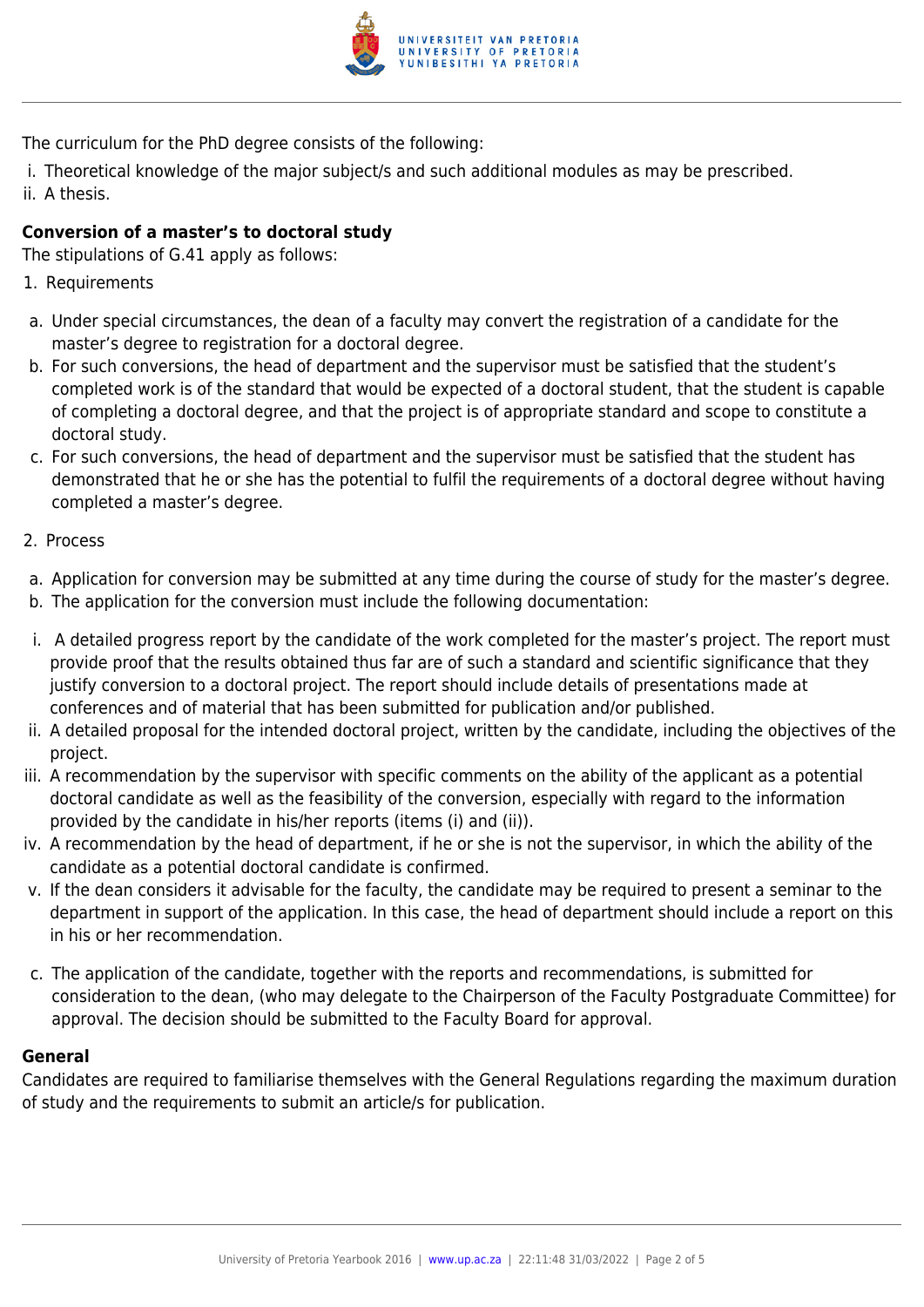

## Admission requirements

Admission is dependent upon the candidate being in possession of the MInstAgrar degree or an equivalent appropriate degree with the status thereof as evaluated by the Director of the School and the head(s) of the particular department(s).

### Examinations and pass requirements

- i. Consult the General Regulations that apply to the calculation of marks.
- ii. In order to obtain the PhD degree the candidate must:
- pass the examinations and the prescribed modules, as determined in the study programme;
- pass the thesis; and
- pass the final examination on the thesis and general subject knowledge.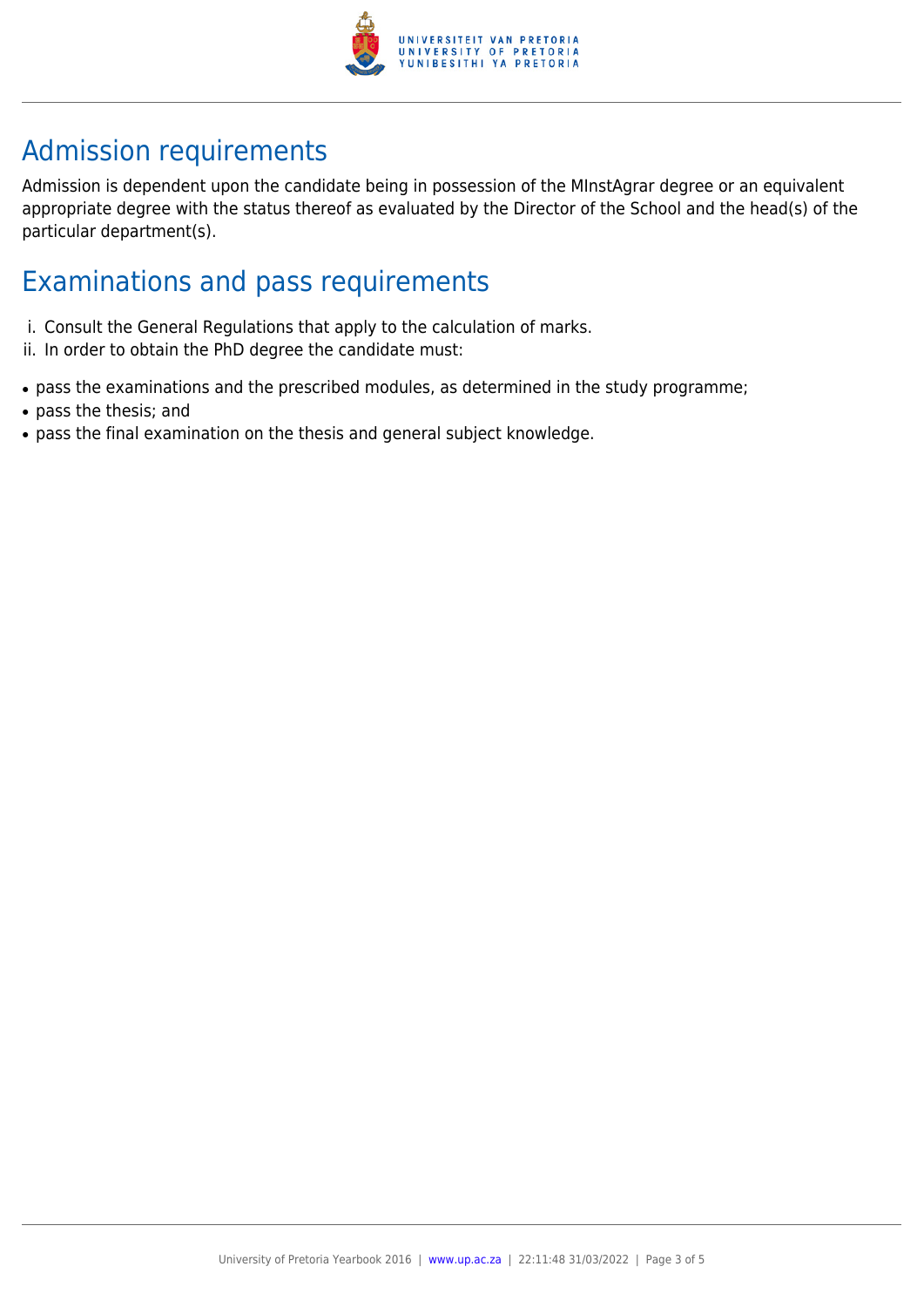

# Curriculum: Year 1

**Minimum credits: 360**

### **Core modules**

### **Thesis: Agricultural economics 991 (LEK 991)**

| <b>Module credits</b>         | 360.00                      |
|-------------------------------|-----------------------------|
| Language of tuition           | Both Afr and Eng            |
| <b>Academic organisation</b>  | Agric Econ, Ext + Rural Dev |
| <b>Period of presentation</b> | Year                        |